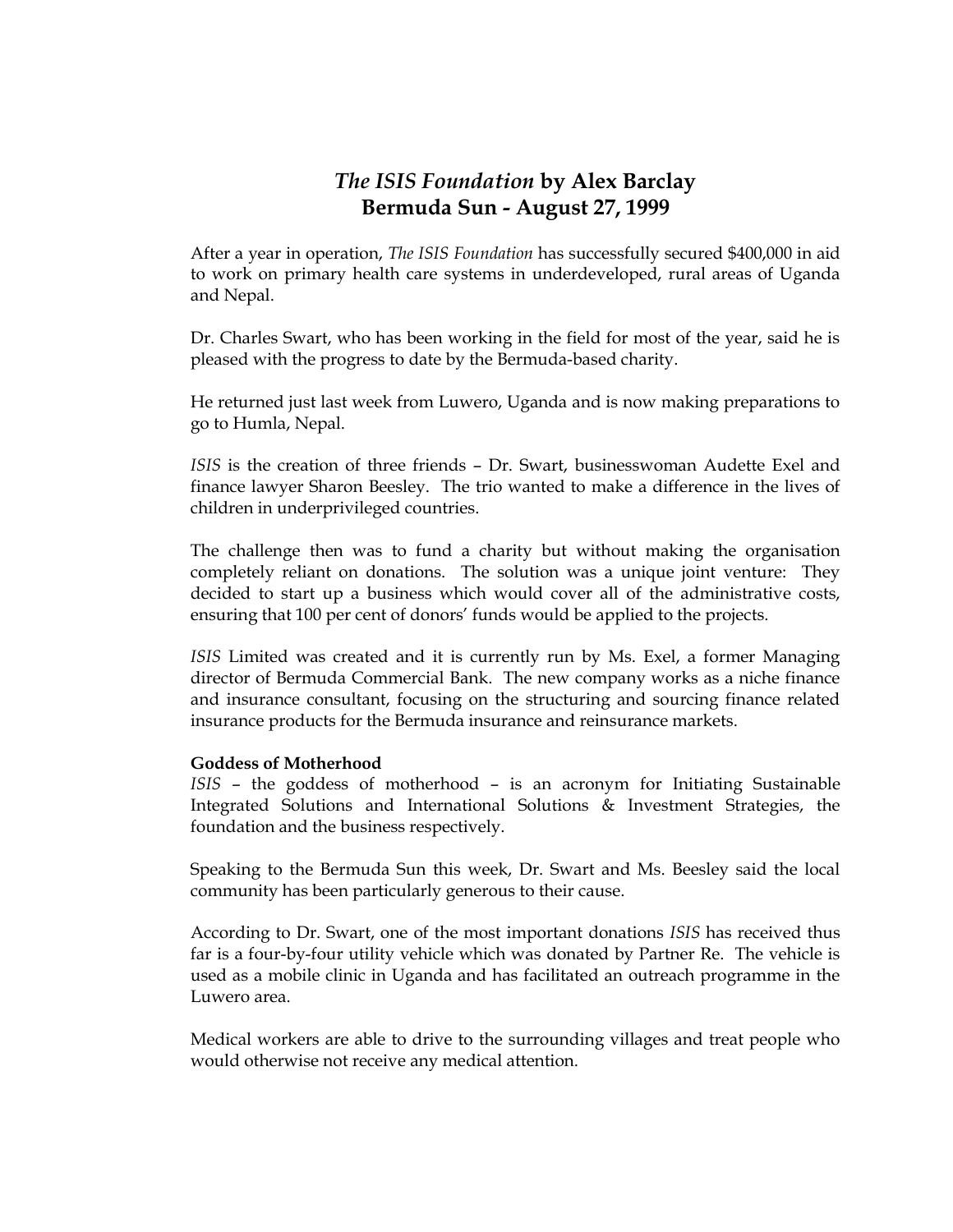"They do immunizations, education and, obviously, the people who really need hospitalisation are brought back to the hospital," Dr. Swart said.

But he added that he hopes to be able to increase the number of mobile clinics in the area to three or four in the future.

#### **A New Hall**

*ISIS* also built the Kiwoko CBHC (Community Based Health Care) Hall. This provides the charity and other health workers in the area with a base for regular health meetings, training sessions, literacy classes and traditional birth attendance meetings. According to Dr. Swart before the hall was constructed people would meet outdoors, under a tree depending on the weather.

#### **Respected Support**

In a ceremony which was also attended by Ms. Exel and Ms. Beesley, the hall was officially opened this summer. In a rare appearance, Uganda's first lady Janet Museveni arrived as guest honour at the event. Mrs. Museveni is also a patron of T*he ISIS Foundation*.

Ms. Beesley commented: "It is a huge lift to have someone like that support *ISIS*. She came all the way from Kampala for [the event]. It was quite an event because they (the residents of Luwero) had not had a presidential visit for quite some time. She is highly regarded and very interested in community health."

In Luwero *ISIS* presently has six people on the payroll and that number should increase to seven early next year as a programme manager has been hired for the area.

In the near future *ISIS* will be providing the local hospital – which treats about 25,000 people a year – with a paediatric, high-and intensive-care unit. The unit is being sponsored by Bermudian Brian Hall. Presently premature babies are kept warm by being surrounded in blankets.

Dr. Swart is also hoping to secure funding to improve the AIDS care programme.

"That is something we really would like to pursue," he said: "It is one of the biggest problems in Uganda."

The Foundation has a policy of continuously monitoring the areas they are working in, so they can document the progress and efficiency of the operations. They initially carry out a baseline study in the area and follow up with yearly monitoring and evaluation.